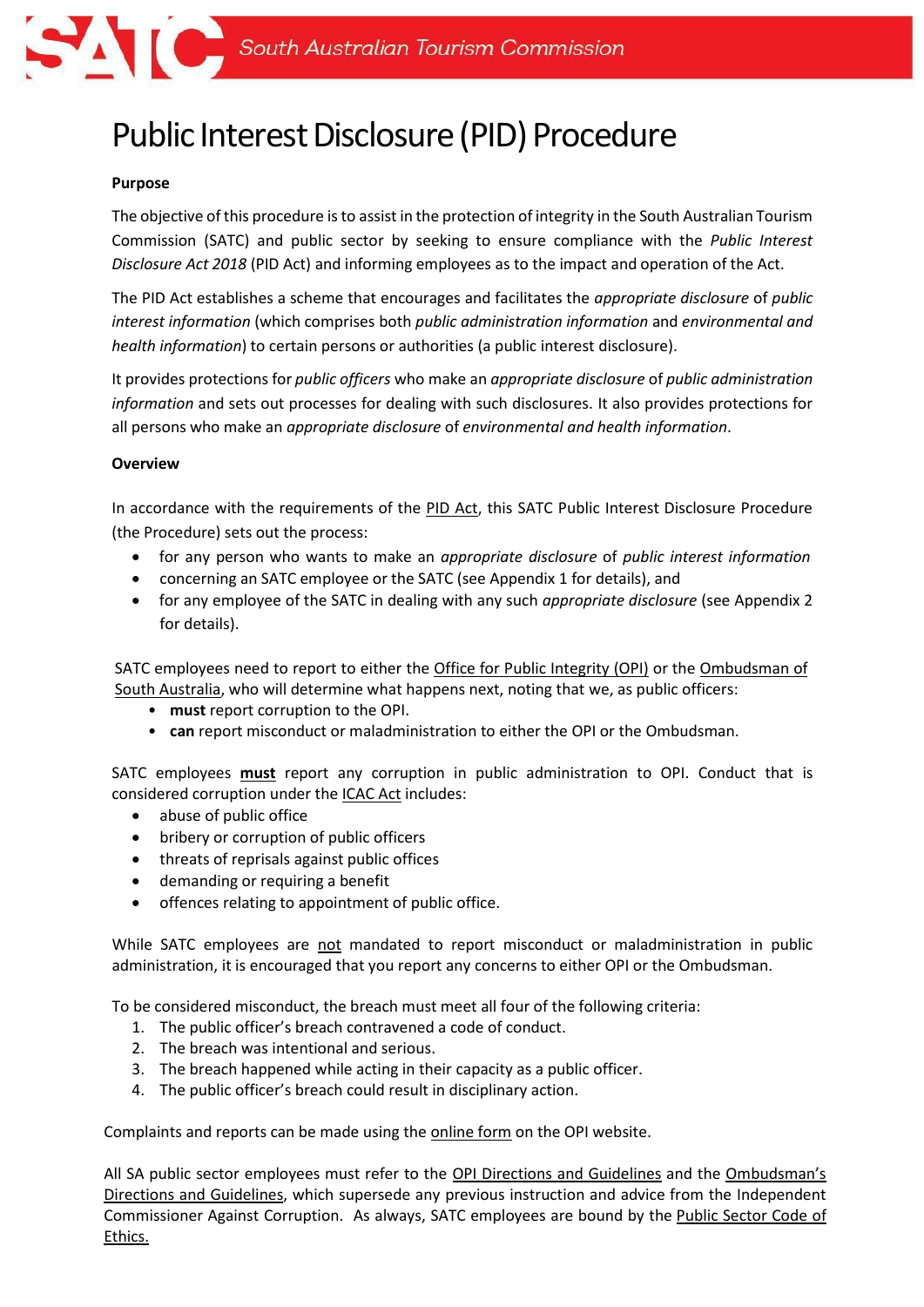## **Obligations on Public Sector Agencies**

In accordance with section 12 (5) of the PID Act and the [OPI Directions and Guidelines](https://www.publicintegrity.sa.gov.au/directions-and-guidelines) these Procedures set out thefollowing:

- the manner in which the SATC receives disclosures of *public interest information*, including:
	- $\circ$  the way in which a disclosure can be securely received (see Appendix 3 for details)
	- o whatstepsthe SATC has put in place to ensure the *public interest information* issecurely received and stored, and
	- o who is responsible for ensuring compliance with these steps.
- the criteria that will be applied in the assessment of a *public interest disclosure*
- the manner in which details of the assessment will be securely stored and the person in the SATC who will be advised of the assessment
- the manner in which an informant will be kept informed as to action taken in respect of a disclosure
- the person in the SATC who can be contacted if an informant believes that his or her disclosure is not being dealt with appropriately
- obligations on the SATC and its officers and employees to take action to protect informants, and
- risk management stepsfor assessing and minimising detrimental action against people because of public interest disclosures and detriment to people against whom allegations are made in a disclosure.

These Procedures set out how you can ensure you are complying with the PID Act and the OPI Directions and Guidelines.

# **SATC Statement of Principles**

The Chief Executive Officer of the SATC is committed to:

- Accountability and transparency across the Agency
- Protecting informants who disclose public interest information appropriately
- Having sound procedures for receiving public interest information
- Genuine and efficient consideration and investigation of any public interest disclosure matters relating to the department
- Keeping persons who disclose information informed about the action taken or the outcome of any investigation
- Addressing matters of intentional or serious maladministration and misconduct in public administration
- Ensuring all SATC staff are informed about their rights and the correct process for disclosing and receiving public interest information.

#### **Responsibilities**

*All employees* will comply with the PID Act. Where employees are considering a disclosure of public interest information under the PID Act, they should also consider if they have obligations under the current and ICAC Directions and Guidelines issued by the Independent Commission Against Corruption.

# **Definitions**

*Informant* **-** A person who makes an *appropriate disclosure* of *public interest information* is referred to in these Procedures and throughout the PID Act as an informant.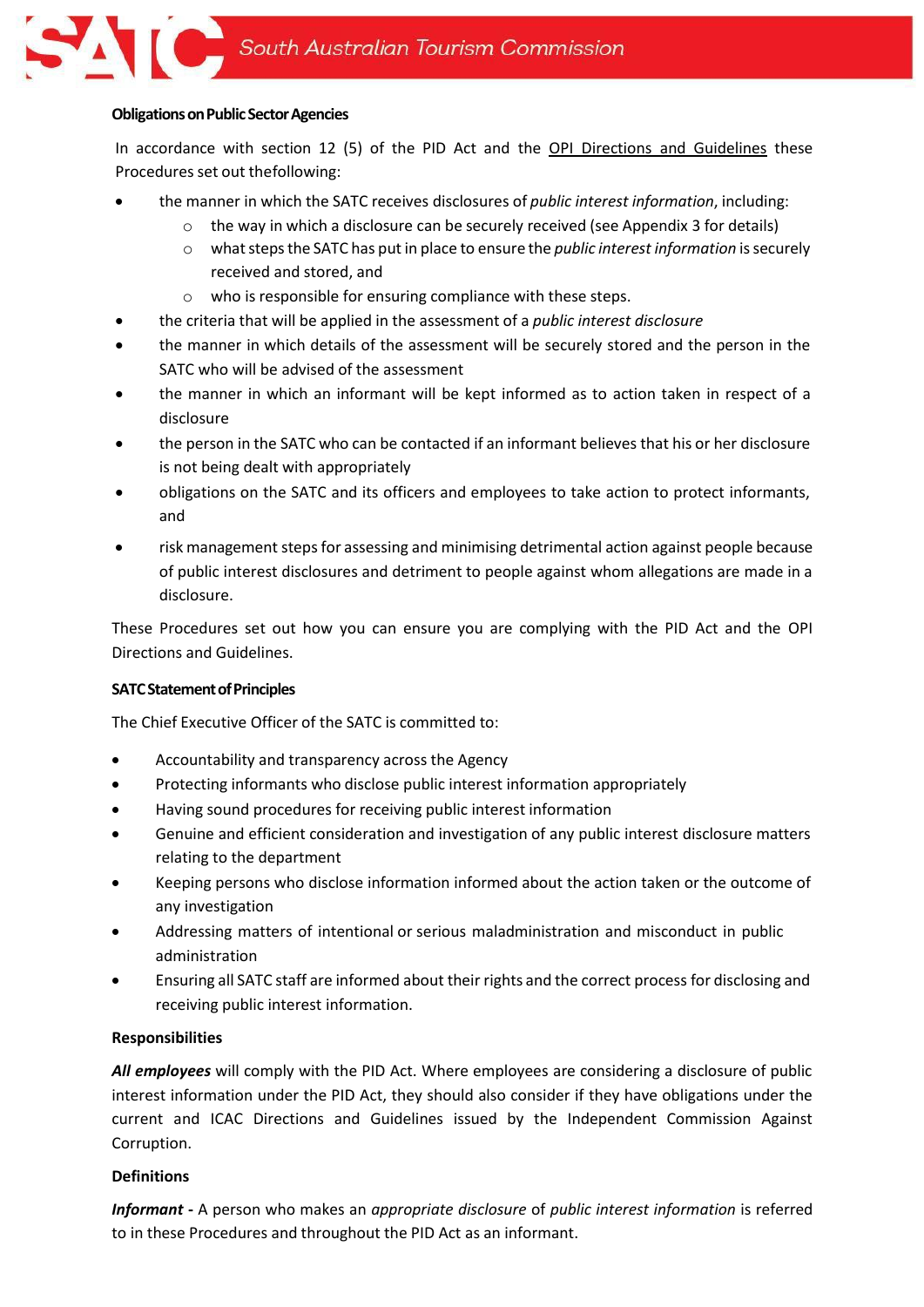

*Public officer* **-** The term *public officer* is defined in Schedule 1 of the ICAC Act. The most common categories of *public officer* can be found in the [OPI Directions and Guidelines](https://www.publicintegrity.sa.gov.au/directions-and-guidelines) and the [Ombudsman's](https://www.ombudsman.sa.gov.au/publications/directions-and-guidelines)  [Directions and Guidelines.](https://www.ombudsman.sa.gov.au/publications/directions-and-guidelines) Public sector employees are *public officers*.

*Relevant authority* **-** The PID Act designates certain persons or organisations who can receive an appropriate disclosure of public interest information, depending on who or what the information relates to.

*Responsible Officer* **-** Under section 12(1) of the PID Act, as *principal officer* of the SATC the Chief Executive Officer has appointed three people to be *responsible officers* for the SATC.

In accordance with section 13 of the PID Act, the *responsible officer* must:

- receive *appropriate disclosures* of *public interest information* relating to the SATC and ensure compliance with the PID Act in relation to such disclosures, and
- make appropriate recommendations to the SATC's Chief Executive Officer in relation to dealing with such disclosures, and
- provide advice to officers and employees of the SATC in relation to the administration of the PID Act.

Anyone wanting to disclose *public interest information* related to the SATC can therefore seek the advice of the SATC re*sponsible officer*. In addition, information is also available on Office for Public Integrity website [\(www.publicintegrity.sa.gov.au\)](www.publicintegrity.sa.gov.au).

Information about the *responsible officers* for the SATC can be found clicking [here.](http://grapevine.tourism.sa.com/mysatc/Pages/Public%20Interest%20Disclosure.aspx)

## **Making an Appropriate Disclosure of Public Interest Information**

Section 5 of the PID Act sets out what is an *appropriate disclosure* of *public interest* information.

In order to make an *appropriate disclosure* of *public interest information* you need to determine whether the information you have is *public interest information* and what type of *public interest information* it is. All persons can receive protections under the PID Act for disclosing *environmental and health information* but only *public officers* receive protections for disclosing *public administration information*. These terms are explained in more detail below.

You then need to determine who you should disclose the information to (i.e. who the *relevant authority* is).

Advice can be provided to you by the SATC [responsible](https://www.agd.sa.gov.au/Projects/PID) officer. Further information about the PID Act can also be found on the Office for Public Integrity website (www.publicintegrity.sa.gov.au).

Receiving an Appropriate Disclosure of Public Interest Information

In order to determine whether an informant has made an *appropriate disclosure* of *public interest information* to you, you need to assess the information given to you, determine whether it is *public interest information* and consider whether you are a *relevant authority* for that type of information.

Advice can be provided to you by a [SATC responsible officer.](https://www.agd.sa.gov.au/Projects/PID) Further information about the PID Act can also be found on the Office for Public Integrity website (www.publicintegrity.sa.gov.au).

What Is Public Interest Information?

There are two types of *public interest information*. The first is *environmental and health information*. The second is *public administration information*.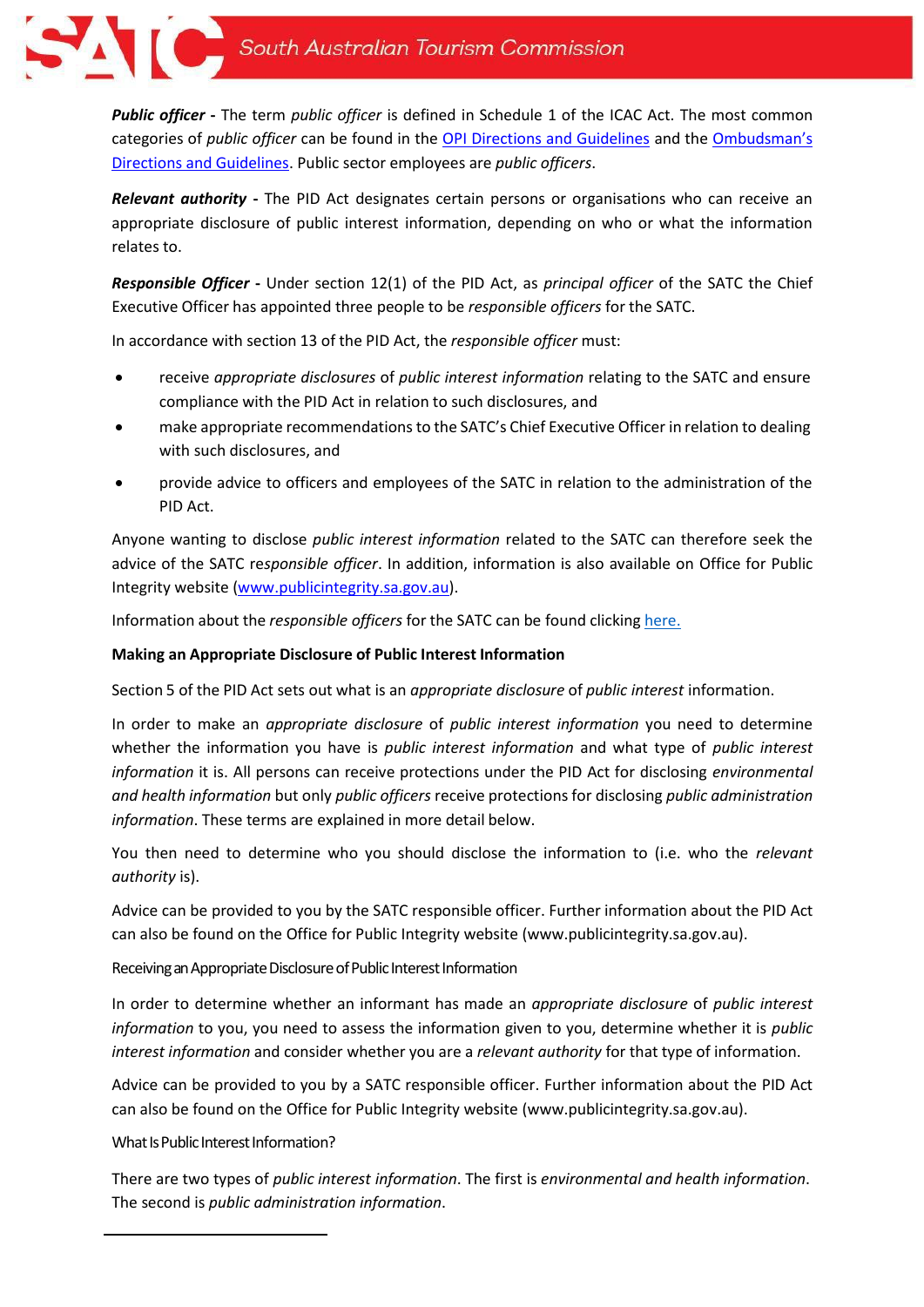# Disclosures of environmental and health information

What is *environmental and health information*?

• *Environmental and health information* means information that raises a potential issue of a substantial risk to the environment or to the health and safety of the public generally or a significant section of the public (whether occurring before or after the commencement of the PID Act - see section 4).

Who can make a disclosure of *environmental and health information*?

- Anyone can make a disclosure of *environmental and health information*.
- However, to gain the protections provided under the PID Act, a person who makes a disclosure of *environmental and health information*:
	- o must believe on reasonable grounds that the information is true; or
	- o not being in a position to form such a belief, believes on reasonable grounds that the information may be true and is of sufficient significance to justify its disclosure so that its truth may be investigated.
- A disclosure of *environmental and health information* that is accompanied by either of these beliefs is referred to as an *appropriate disclosure* of *environmental and health information* for the purposes of the PID Act.

Who can receive a disclosure of *environmental and health information*?

- For a disclosure to be considered an *appropriate disclosure* of *environmental and health information* it must be made to a *relevant authority*.
- Whether a disclosure of *public interest information* is made to a *relevant authority* depends on the type of information being disclosed and what or who the information relates to.
- Section 5(5) of the PID Actspecifiesthe *relevant authorities*that can receive disclosure of *public interest information*.
- This list of relevant authorities is included in the appendices to the ICAC Guidelines.
- Where information relates to a risk to the environment you should consider making a disclosure to the Environment Protection Authority or reported online on the [OPI website.](https://www.publicintegrity.sa.gov.au/public-interest-disclosure)
- Where the information relates to a location within the area of a particular local council, you should consider making a disclosure to a member, officer or employee of that council (see the [OPI Directions and Guidelines\)](https://www.publicintegrity.sa.gov.au/directions-and-guidelines).
- There are other *relevant authorities* that can receive disclosures relating *to environmental and health information*.
- If the *environmental and health information* relatesto a *public officer* in the SATC, both the SATC *responsible officer* or the person responsible for the supervision or management of the *public officer* the environmental and health information relates to are relevant authorities.
- If the *environmental and health information* relates to a public sector employee in the SATC or relates to the SATC, both the SATC *responsible officer* or the Commissioner for Public Sector Employment are relevant authorities.
- [OPI](https://icac.sa.gov.au/opi) is also a *relevant authority* for any appropriate disclosure of environmental and health information.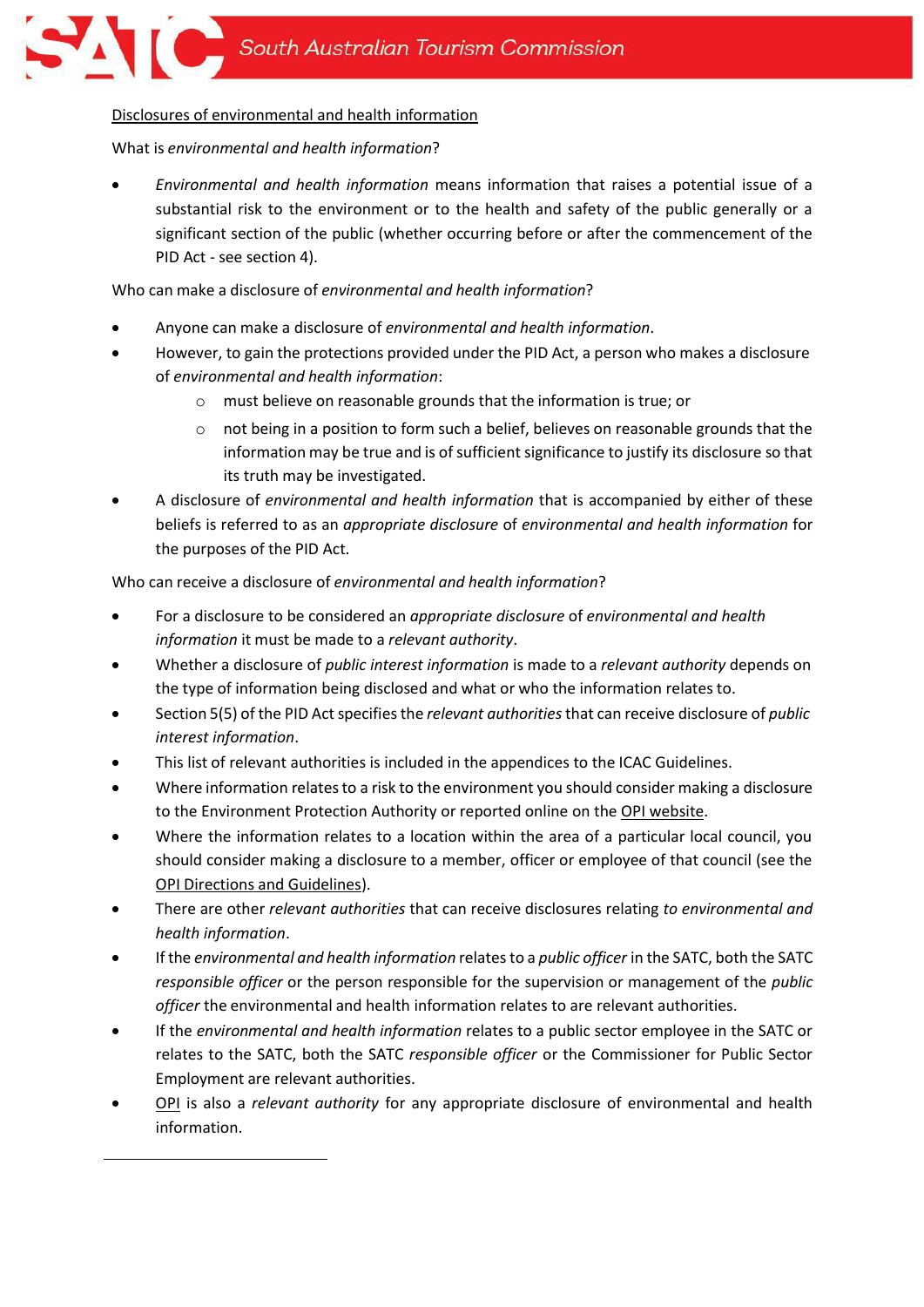### Disclosures of public administration information

What is *public administration information*?

- *Public administration information* means information that raises a potential issue of corruption, misconduct or maladministration in public administration (whether occurring before or after the commencement of the PID Act).
- The definitions of corruption, misconduct and maladministration in public administration are the same as those found in the ICAC Act and can be found in the appendices to ICAC Guidelines (see the ICAC Guidelines).

## Who can make a disclosure of *public administration information*?

- While anyone can make a disclosure of public administration information, only *public officers* who make such a disclosure are eligible for the protections provided by the PID Act.
- The term *public officer* is defined in Schedule 1 of the ICAC Act.
- The most common categories of *public officer* can be found in the [OPI Directions and](https://www.publicintegrity.sa.gov.au/directions-and-guidelines)  [Guidelines](https://www.publicintegrity.sa.gov.au/directions-and-guidelines) and the [Ombudsman's Directions and Guidelines](https://www.ombudsman.sa.gov.au/publications/directions-and-guidelines).
- Public sector employees are *public officers*.

# Who can receive a disclosure of *public administration information*?

- To gain the protections provided by the PID Act a *public officer* must make a disclosure of *public administration information* to a *relevant authority* in circumstances where the *public officer* reasonably suspects that the information raises a potential issue of corruption, misconduct or maladministration in public administration.
- A disclosure of *public administration information* that is accompanied by such a suspicion is referred to as an *appropriate disclosure* of *public administration information* for the purposes of the PID Act.
- There are a number of *relevant authorities* that can receive disclosures relating *to public administration information*.
- Whether a disclosure of *public interest information* is made to a *relevant authority* depends on the type of information being disclosed and what or who the information relates to.
- Section 5(5) of the PID Act specifies the *relevant authorities* that can receive disclosure of *public interest information*.
- The list of relevant authorities is included in the [OPI Directions and Guidelines.](https://www.publicintegrity.sa.gov.au/directions-and-guidelines) If the *public administration information* relates to a *public officer* in the SATC, both the SATC *responsible officer* or the person responsible for the supervision or management of the *public officer* the *public administration information* relates to are relevant authorities.
- If the *public administration information* relates to a public sector employee in the SATC or relates to the SATC, both the SATC *responsible officer* or the Commissioner for Public Sector Employment are relevant authorities.
- The OPI is a *relevant authority* for any appropriate disclosure of *public administration information*.

# How do I make a disclosure of *public administration information*?

- Each *relevant authority* has its own procedures in relation to disclosing and receiving public administration information.
- These Procedures set out how *public officers* in SATC can make, and what to do if they receive, an *appropriate disclosure* of *public interest information.*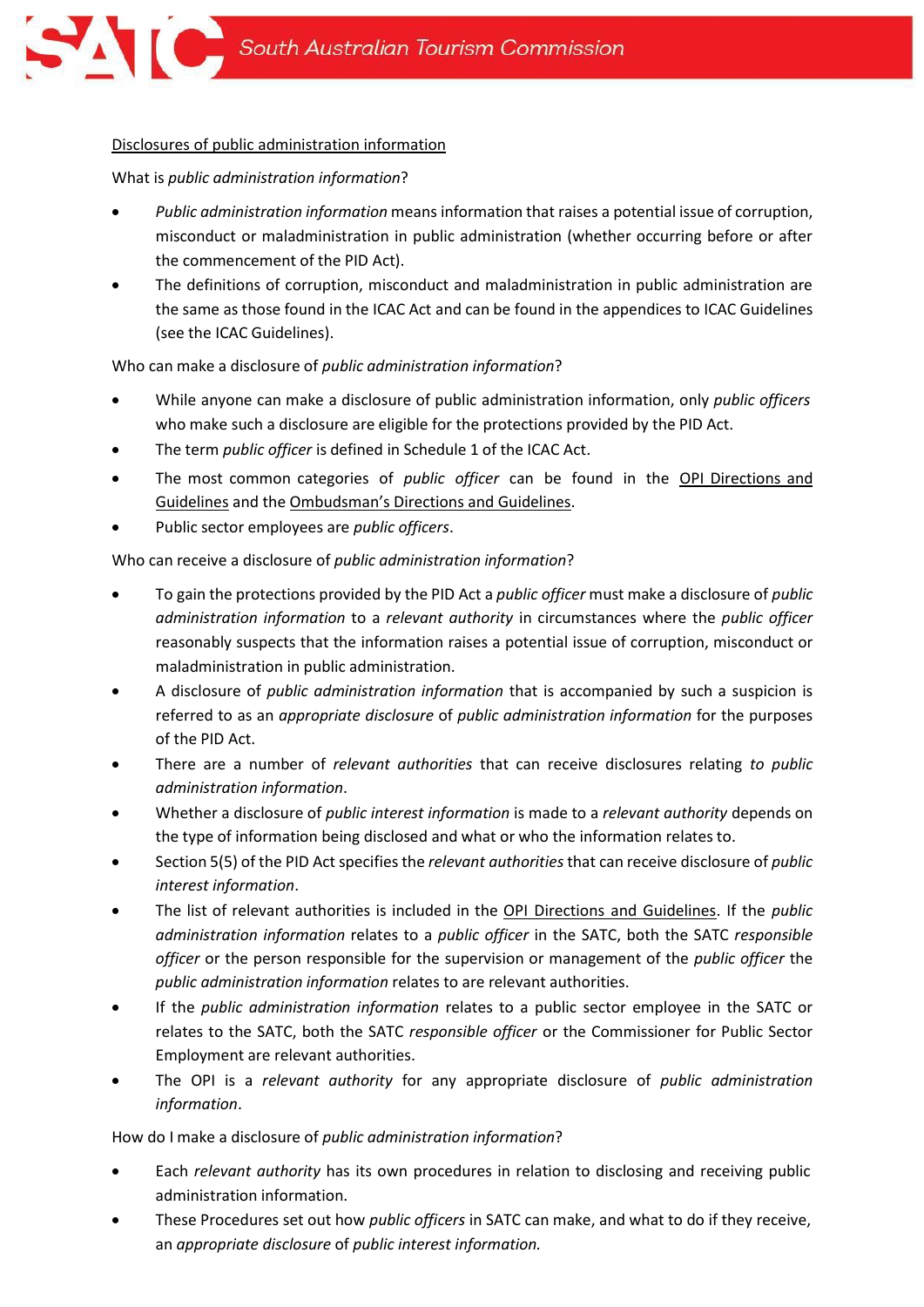#### **False or Misleading Disclosures**

A *public office*r should consult the *responsible officer* if they suspect a disclosure to be false or misleading.

It is an offence against the PID Act, with a maximum penalty of \$20 000 or imprisonment for 2 years, to make a disclosure of public interest information knowing that it is false or misleading in a material particular (whether by reason of the inclusion or omission of a particular).

Such a disclosure of public interest information is not protected by the PID Act.

#### **What Protections Are Given Under The PID Act?**

There are two types of public interest information:

- 1. *Environmental and health information*
- 2. *Public administration information.*

Only *public officers* are eligible for the protections provided by the PID Act when they make an appropriate disclosure of *public administration information*.

However, anyone is eligible for the protections provided by the PID Act if they make an appropriate disclosure of *environmental and health information*, provided:

- they believe on reasonable grounds that the information is true; or
- not being in a position to form such a belief, believes on reasonable grounds that the information may be true and is of sufficient significance to justify its disclosure so that its truth may be investigated.

#### **Confidentiality**

- A person who makes an *appropriate disclosure* of *public interest information* is protected and their identity must be kept confidential in accordance with section 8 of the PID Act.
- The [OPI Directions and Guidelines](https://www.publicintegrity.sa.gov.au/directions-and-guidelines) and the [Ombudsman's Directions and Guidelines](https://www.ombudsman.sa.gov.au/publications/directions-and-guidelines) set out some exceptions to maintaining confidentiality including in cases where it may be necessary to reveal the identity of an informant to prevent or minimise an imminent risk of serious physical injury or death to any person.
- Under the PID Act it is a criminal offence to divulge the identity of an informant except in the limited circumstances where that is permitted.
- If you receive an *appropriate disclosure* of *public interest information*, when seeking any advice, for example from OPI or from the SATC *responsible officer*, you must not disclose the identity of the informant unless the informant has consented.
- You can only disclose the identity of the informant in accordance with the [OPI Directions and](https://www.publicintegrity.sa.gov.au/directions-and-guidelines)  [Guidelines,](https://www.publicintegrity.sa.gov.au/directions-and-guidelines) the [Ombudsman's Directions and Guidelines](https://www.ombudsman.sa.gov.au/publications/directions-and-guidelines), or if you have:
	- o assessed the disclosure; and
	- o based on that assessment, you are referring the *appropriate disclosure* of *public interest information* to OPI or to the SATC *responsible officer* for investigation; and
	- o based on that assessment, you have concluded that the matter cannot be fully investigated in the absence of the identity of the informant being disclosed.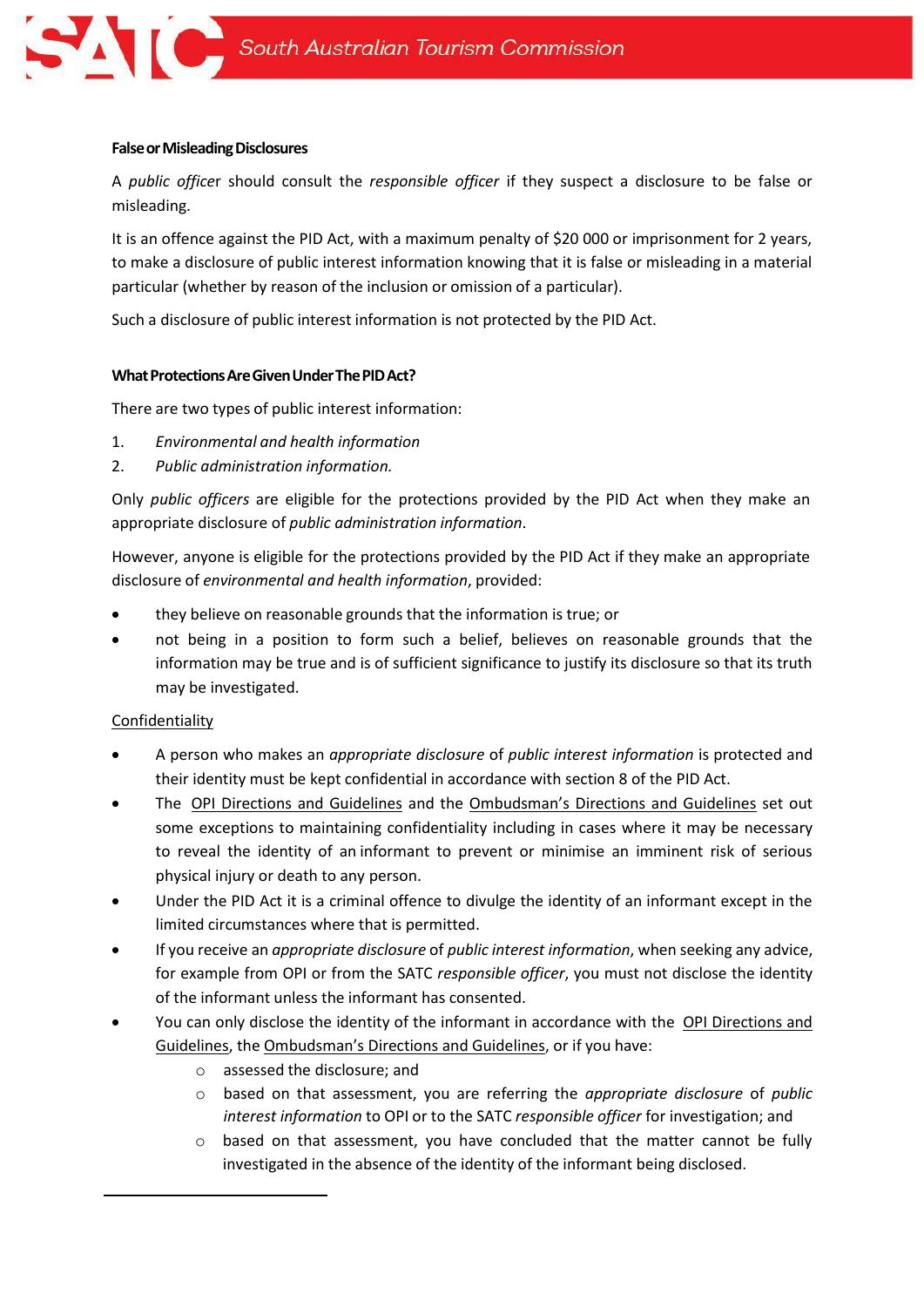

#### Immunity

• A person who makes an *appropriate disclosure* of *public interest information* has the immunity provided for in section 5(1) of the PID Act.

## **Victimisation**

- It is a criminal offence to victimise a person who makes an *appropriate disclosure* of *public interest information*.
- The PID Act provides that a person who personally commits an act of victimisation under the PID Act is guilty of an offence. The offence carries a maximum penalty of a \$20 000 fine or imprisonment for 2 years.
- The PID Act also contains provisions dealing with victimisation of a person who suffers a detriment on the ground, or substantially on the ground, that the person has made (or intends to make) an appropriate disclosure of public interest information. This is also addressed in section 9 of the PID Act.

# Preventing or hindering disclosures

It is an offence against the PID Act for a person to prevent another person from making an appropriate disclosure of public interest information or to hinder or obstruct another person in making such a disclosure.

The offence carries a maximum penalty of \$20 000 or imprisonment for 2 years.

I have an obligation to make a report to the Office of Public Integrity (OPI). Can I still be protected under the PID Act?

- A *public officer* who makes a report to the OPI under the ICAC Act may also be protected under the PID Act.
- Where a *public officer* makes a report to the OPI about a matter the *public officer* reasonably suspects involves a potential issue of corruption, misconduct or maladministration in public administration, that report will also be an *appropriate disclosure* of *public administration information* because the OPI is itself a *relevant authority*.
- Accordingly, such a report will ordinarily provide the *public officer* the protections under the PID Act.
- The OPI will deal with your report in accordance with the ICAC Act but will also act consistently with the requirements of the PID Act.

For more information about how the OPI and the Ombudsman deals with complaints and reports visit the [OPI website](https://www.publicintegrity.sa.gov.au/) or th[e Ombudsman website.](https://www.ombudsman.sa.gov.au/publications/directions-and-guidelines)

#### **Protecting Informants**

The SATC is committed to protecting people who make an appropriate disclosure of public interest information. The protections afforded under the PID Act are outlined in the section 'What protections are given under the PID Act' in this Procedures document.

The PID Act creates an obligation to maintain the confidentiality of all people who make an *appropriate disclosure* of *public interest information*.